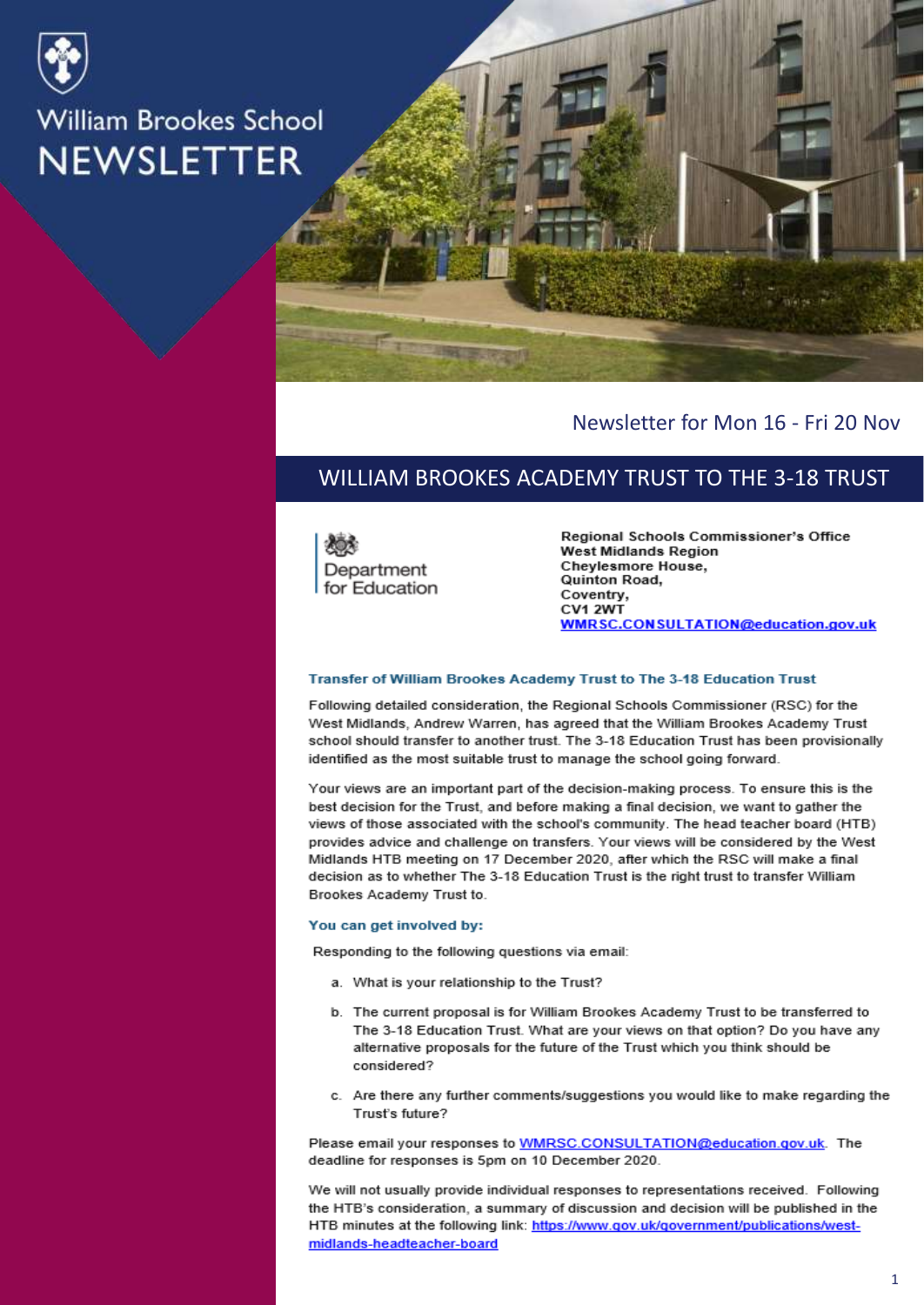



Newsletter for Mon 16 - Fri 20 Nov

# JOIN OUR SIXTH FORM

#### "Your pathway to future success"



#### Why apply to William Brookes Sixth Form?

At William Brookes Sixth Form, a dedicated team of teachers deliver engaging and stimulating provision across the curriculum, which consistently produces strong results, year on year. Small class sizes ensure the students receive high levels of support and feedback on their studies. Teaching is further enhanced by a directed study programmewhich ensures that students are guided outside of lessons to engage in revision and retrieval activities, ensuring that knowledge gained in class is fully embedded in preparation for the final exams.

Sixth formers at WBS receive exceptional pastoral support, with bespoke guidance from personal tutors on post-16 study skills and post-18 pathways, based on student strengths, interests and ambitions. Students are supported in this process through the use of the Unifrog destinations platform, which helps students to compare opportunities and make successful applications. Further guidance and training is given to those students wishing to pursue competitive places at Oxbridge and for areas such as medicine and law.

Timetabled 'rec and leisure' activities further ensure that sixth formers' personal wellbeing outside of their academic studies is nurtured. Numerous opportunities for personal development are also on offer in order for students to build their all-important CVs, from academic mentoring to paid employment as lunch-time supervisors. Dedicated Sixth Form facilities, such as a café and sun balcony, alongside a common room and study base, mean that students are catered for on every level at WBS.

Visit www.williambrookes.com to visit out virtual open evening material Follow us on Instagram wbs\_sixthform Apply now for 2021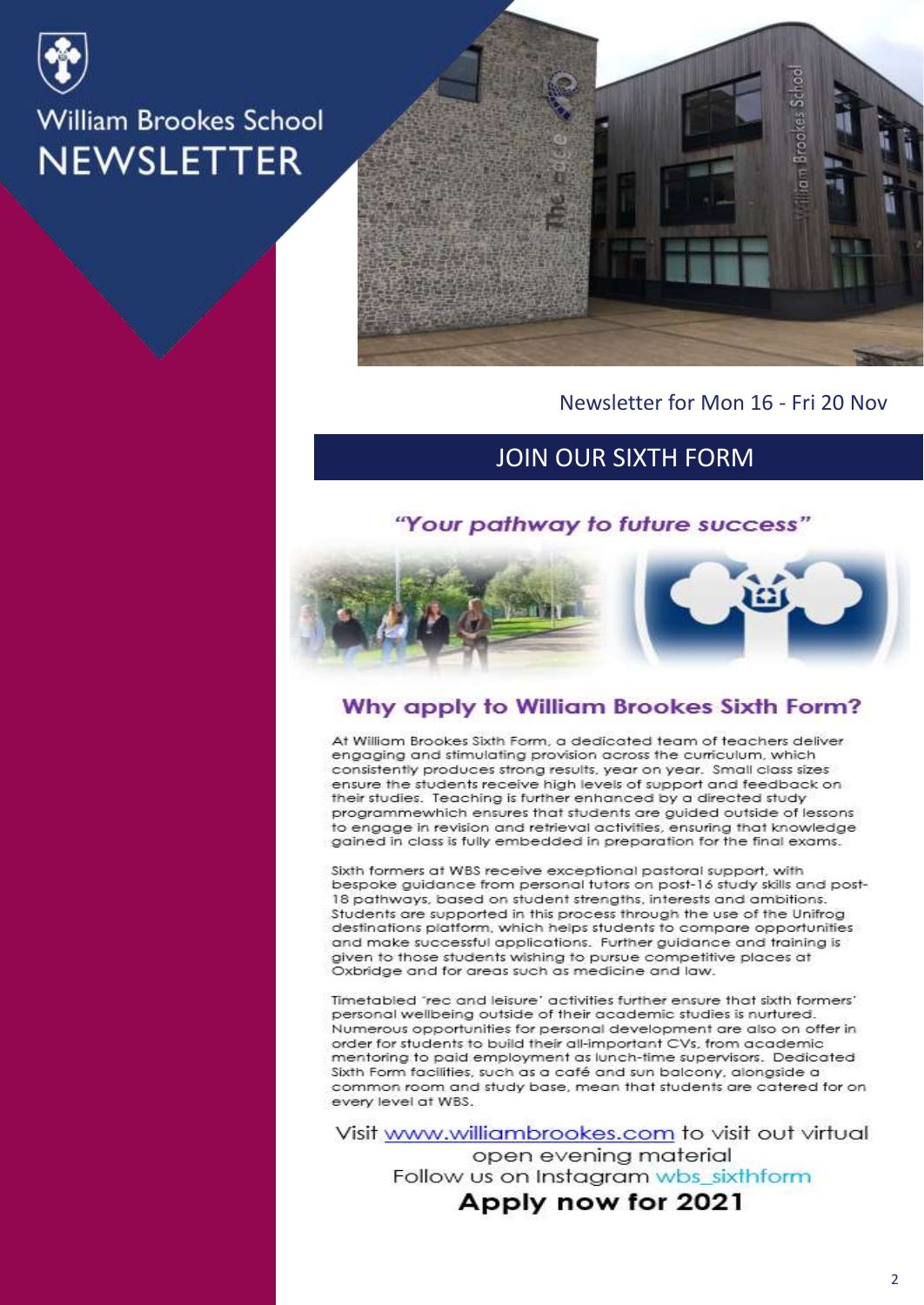

#### Newsletter for Mon 16 - Fri 20 Nov

# DROP IT AND READ YRS 7 - 9

| <b>Monday 23 November</b>    |                                                     | <b>PERIOD 4</b> |  |  |
|------------------------------|-----------------------------------------------------|-----------------|--|--|
| <b>Wednesday 25 November</b> |                                                     | <b>PERIOD 2</b> |  |  |
| WOW - WORD OF THE WEEK       |                                                     |                 |  |  |
| Word of the<br><b>Week</b>   | <b>Mendacious</b>                                   |                 |  |  |
| <b>Word Type</b>             | <b>Adjective</b>                                    |                 |  |  |
| <b>Definition</b>            | Not telling the truth; lying                        |                 |  |  |
| In a Sentence                | A mendacious politician; A mendacious<br>defendant. |                 |  |  |
| <b>Synonyms</b>              | Lying, untruthful, lying, deceitful                 |                 |  |  |
| <b>Subject Links</b>         | <b>History, Politics, English</b>                   |                 |  |  |

# SCHOLASTIC TEEN BOOK CLUB

Our **Scholastic Book Club is up and running!** Go to [https://schools.scholastic.co.uk/william](https://schools.scholastic.co.uk/william-brookes/digital-book-club)brookes/digital-book-club to browse the latest books and order online.

3 Please place your **order online by December 11th, 2020**.For **every £1 you spend** on this month's Book Club, **our school will earn 20p** in Scholastic Rewards.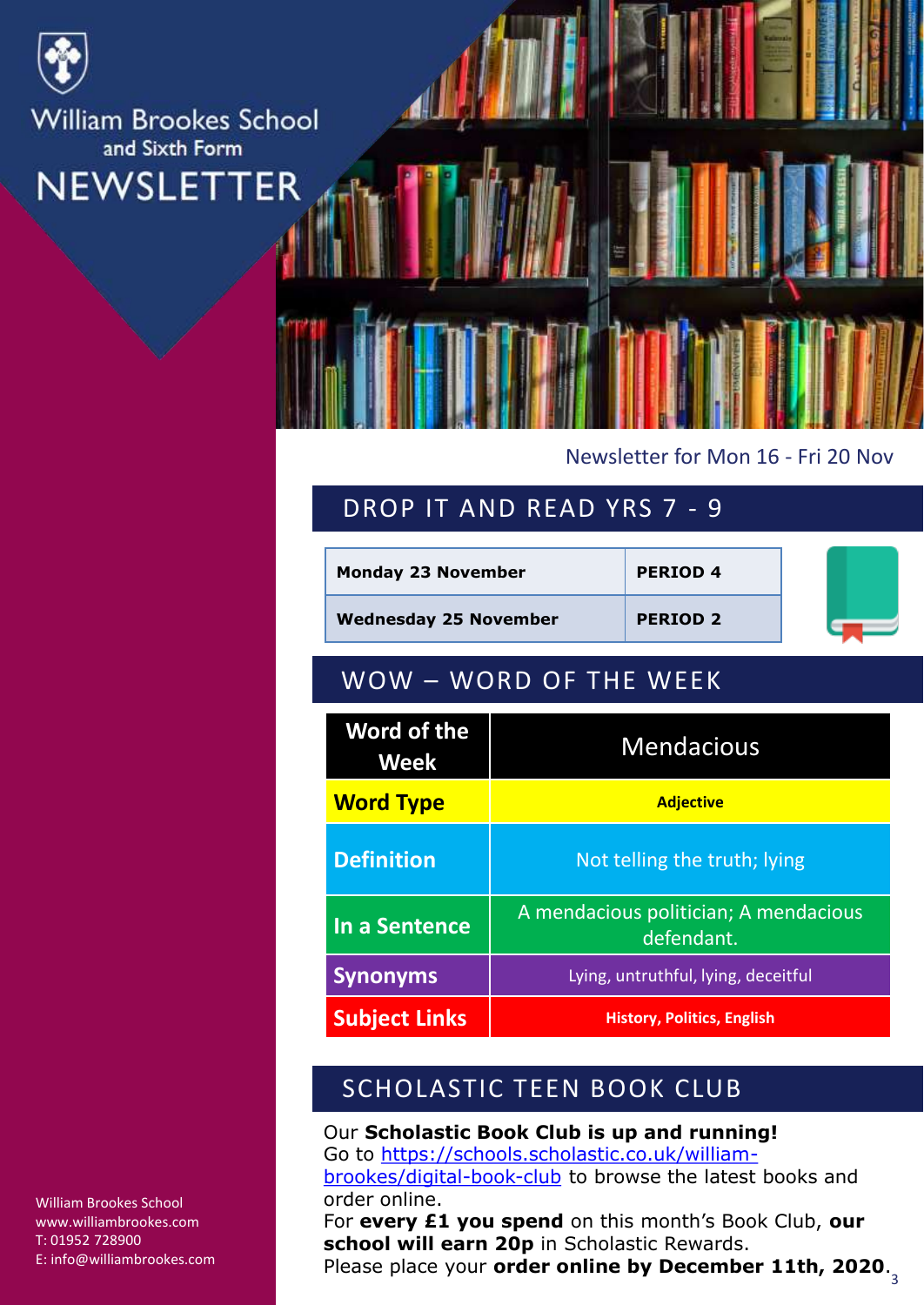



## Newsletter for Mon 16 - Fri 20 Nov

# OPEN EVENINGS

| Idsall School Post 16 training Centre<br>(Construction)<br>01952 468400<br>www.idsallschool.org                                                       | e-mail gnorthall@idsall.shropshire.sch.uk for<br>information on individual visits.                                                                                                           |
|-------------------------------------------------------------------------------------------------------------------------------------------------------|----------------------------------------------------------------------------------------------------------------------------------------------------------------------------------------------|
| <b>Shrewsbury Colleges Group</b><br>01743 342342<br>www.scg.ac.uk                                                                                     | Due to Coxid 19, all open days and tasters<br>must be booked online in advance. These<br>events may be virtual<br>scg.ac.uk/events<br><b>Open Evenings</b>                                   |
|                                                                                                                                                       | English and Welsh Bridge (A-levels)<br>13 & 21 October, 4.15 pm to 8pm                                                                                                                       |
|                                                                                                                                                       | London Road (vocational)                                                                                                                                                                     |
|                                                                                                                                                       | 5 November, 4.15pmto 8pm                                                                                                                                                                     |
|                                                                                                                                                       | <b>Subject Tasters</b>                                                                                                                                                                       |
|                                                                                                                                                       | <b>English and Welsh Bridge</b><br>(A levels)<br>21 November, 9am to 1pm<br>٠                                                                                                                |
|                                                                                                                                                       | London Road (vocational)                                                                                                                                                                     |
|                                                                                                                                                       | w/c 24 November, 4pm to 6.30pm                                                                                                                                                               |
| <b>Telford College</b><br>01952 642200                                                                                                                | <b>Virtual Open Event</b><br>telfordcollege.ac.uk/open.events                                                                                                                                |
| 01952 042237 (Student Services team)<br>www.telfordcollege.nc.uk                                                                                      | Provisional Dates - book online<br>Wednesday 14 <sup>th</sup> October 2020<br>Wednesday 18 <sup>th</sup> November 2020<br>Wednesday 20 <sup>th</sup> January 2021<br>Wednesday 23" June 2021 |
|                                                                                                                                                       | Book a VIP tour<br>Telfordcollege.ac.uk/yip-tour                                                                                                                                             |
| South Staffordshire College (Rodbaston,<br>Campus)                                                                                                    | Open day (physical currently)                                                                                                                                                                |
| 01785 712209<br>www.southstaffs.po.uk                                                                                                                 | Rodbaston Saturday 17 <sup>th</sup> October 10am - 1pm<br>Virtual Open day available on the website.                                                                                         |
| Horticulture, Animal Care, Agriculture,<br>Country side and Game Mngt. Horse Mngt.<br>Veterinary Care, Floristry, Agristam (land<br>based technology) |                                                                                                                                                                                              |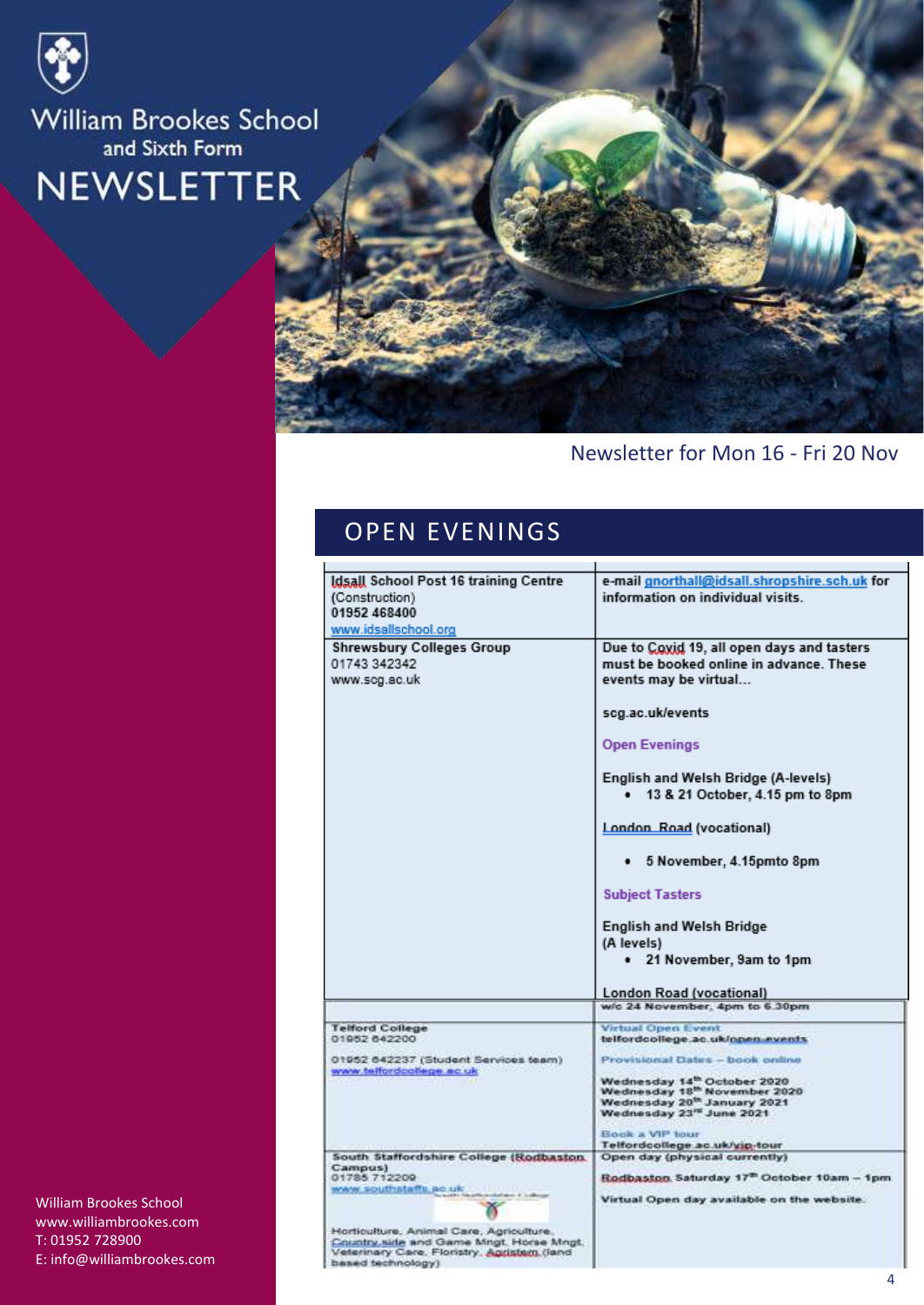

**Gwo Posta)** 

GY COLLEGE

Programme Administrators **Man or protic** on you awn

on your cam<br>on your cam are<br>cheaten skills at all y with propie at all levels<br>considers skills at all levels and with ession 6.0. one with ask a www.<br>sandwith assion 6.0.<br>condit Word version experience coand with version but<br>staft Word version experience<br>strinistration experience est<br>strinistration previonne completed version of the most completed by the completed by the most completed by the most completed by the May<br>completed by the completed by the most completed by the most completed by entirely the May

a Interview date: 18 May **MEP. Interview date: 18 May**<br>MEP. Interview date: 18 May<br>MEP. Interview date: 18 May P. Interview date: 16<br>P. Interview date: 16 elfosont P. Interview<br>Statement and efficient<br>Officializate programmes<br>Sucress Shock you will Business School Market of there equation of

ther education or education

CORPORATE SALES EX

**A Service** 

 $J23.0<sup>3</sup>$ 

# Newsletter for Mon 16 - Fri 20 Nov

**Driving**<br>Driving

Admin.

An experienced adm

An experienced administration will be responsible for<br>responsive purchasine for<br>will be responsible for

invoices and maintains<br>will be responsible

experience of working<br>experience of working<br>experience You must woices and of working

sperience<br>advantage vous

dramage<br>communication<br>of people post Red

f people details

Further detail

available<br>Burton St

 $2110$ 

## OPEN EVENINGS

Not Recognised?

| <b>Walford Campus (Land Based)</b>                                                                                                                                                                                                                                                                                                                                                                                           |
|------------------------------------------------------------------------------------------------------------------------------------------------------------------------------------------------------------------------------------------------------------------------------------------------------------------------------------------------------------------------------------------------------------------------------|
| Saturday 17th October 2020 10am - 12 noon                                                                                                                                                                                                                                                                                                                                                                                    |
| Saturday 6 <sup>th</sup> February 2021 10am - 12 noon                                                                                                                                                                                                                                                                                                                                                                        |
| Saturday 19th June 2021 10am - 12 noon.                                                                                                                                                                                                                                                                                                                                                                                      |
| Open Evenings on:                                                                                                                                                                                                                                                                                                                                                                                                            |
| Monday 12th October 2020<br>Tuesday 10 <sup>th</sup> November 2020<br>Thursday 4 <sup>th</sup> February 2021<br>At this stage they don't know if they will be<br>virtual or physical.<br>We are also offering phone interviews for<br>students who apply and as we understand how<br>important it is for students to come into<br>college, we will be offering a campus tour<br>every first and last Wednesday of the month. |
| For aspiring young footballers. BTEC 1 to 3 in<br>Sports (Football focus) at the Telford United<br>Football Ground.                                                                                                                                                                                                                                                                                                          |
| Contact-                                                                                                                                                                                                                                                                                                                                                                                                                     |
| Edward.thorndyke@coachingconnexions.co.uk                                                                                                                                                                                                                                                                                                                                                                                    |
| <b>BTEC Sport Level 3.</b><br>PE & School Sport Apprenticeships Sports<br><b>Traineeships.</b><br>e-mail or check website for open day dates                                                                                                                                                                                                                                                                                 |
|                                                                                                                                                                                                                                                                                                                                                                                                                              |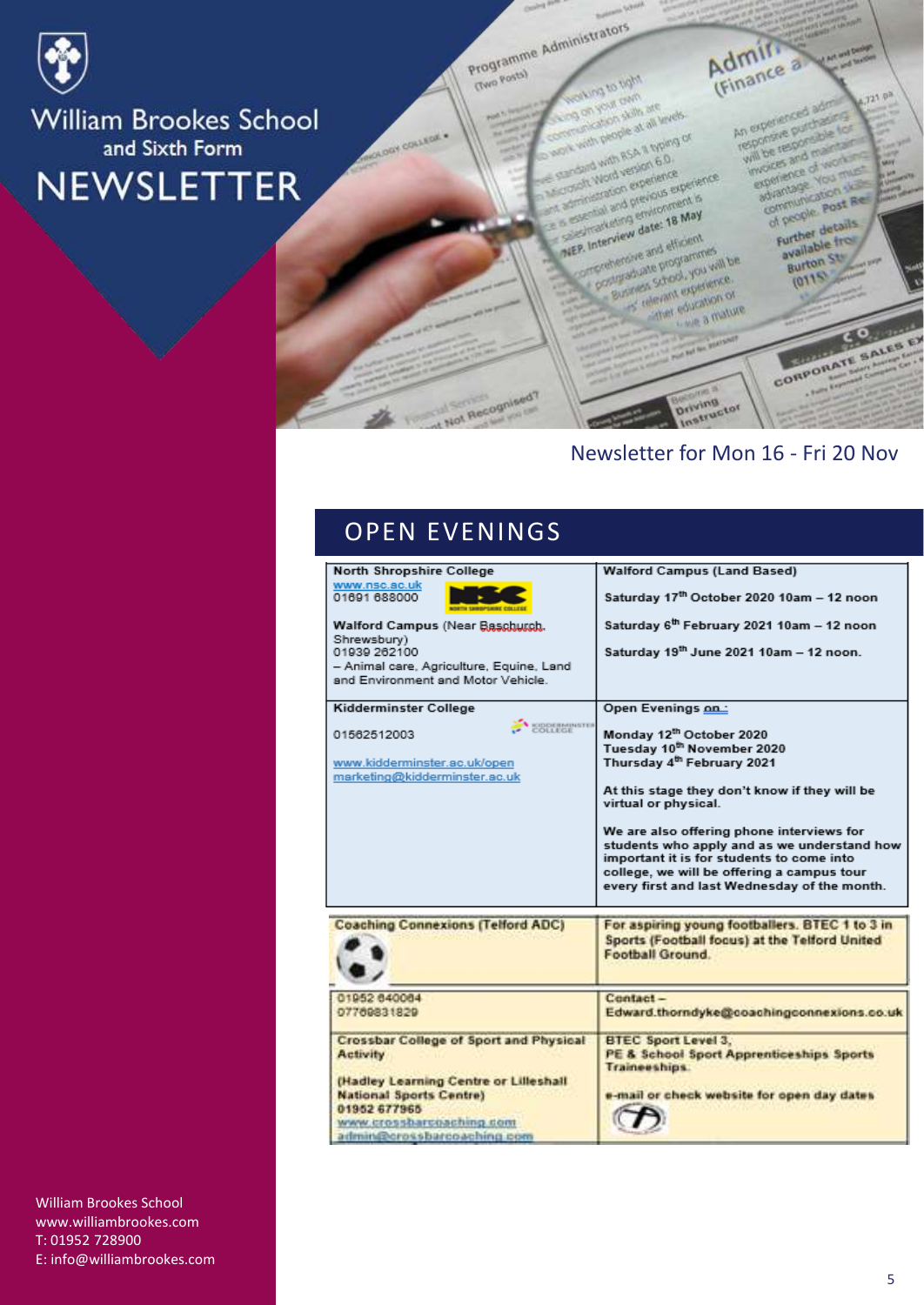

## Newsletter for Mon 16 - Fri 20 Nov

# OPEN EVENINGS

| <b>MY FOUNDATION COLLE</b>                                         | <b>Harrogate Army College</b><br>Each year AFC Harrogate open their doors for<br>people to come along and take a look at what<br>is on offer. If you're interested in finding out<br>more and coming to look around, contact your<br>local Army Career Office and they'll be happy<br>to book you a place. (Open days usually are in<br>February and March).<br>01743 232678 (Shrewsbury Army Careers<br>Office)<br>01902 423892 (Wolverhampton Army Careers<br>Office)<br>Both open 9am - 5.30pm Monday to Friday.<br>NB Welbeck College is no longer taking |
|--------------------------------------------------------------------|---------------------------------------------------------------------------------------------------------------------------------------------------------------------------------------------------------------------------------------------------------------------------------------------------------------------------------------------------------------------------------------------------------------------------------------------------------------------------------------------------------------------------------------------------------------|
| <b>Wolverhampton College</b><br>01902 836000<br>www.wolvcoll.ac.uk | applications and closing shortly.<br><b>Open Events:</b><br>Wednesday 7 October 2020 4-7pm<br>Saturday 28 November 2020 10am-2pm<br>Saturday 23 January 2021 10am-2pm<br>Wednesday 10 March 2021 4-7pm<br>Wednesday 5 May 2021 4-7pm<br>Saturday 19 June 2021 10am-2pm<br>*Online Open Events:<br>Wednesday 14 October 4-7pm<br>Wednesday 2 December 4-7pm                                                                                                                                                                                                    |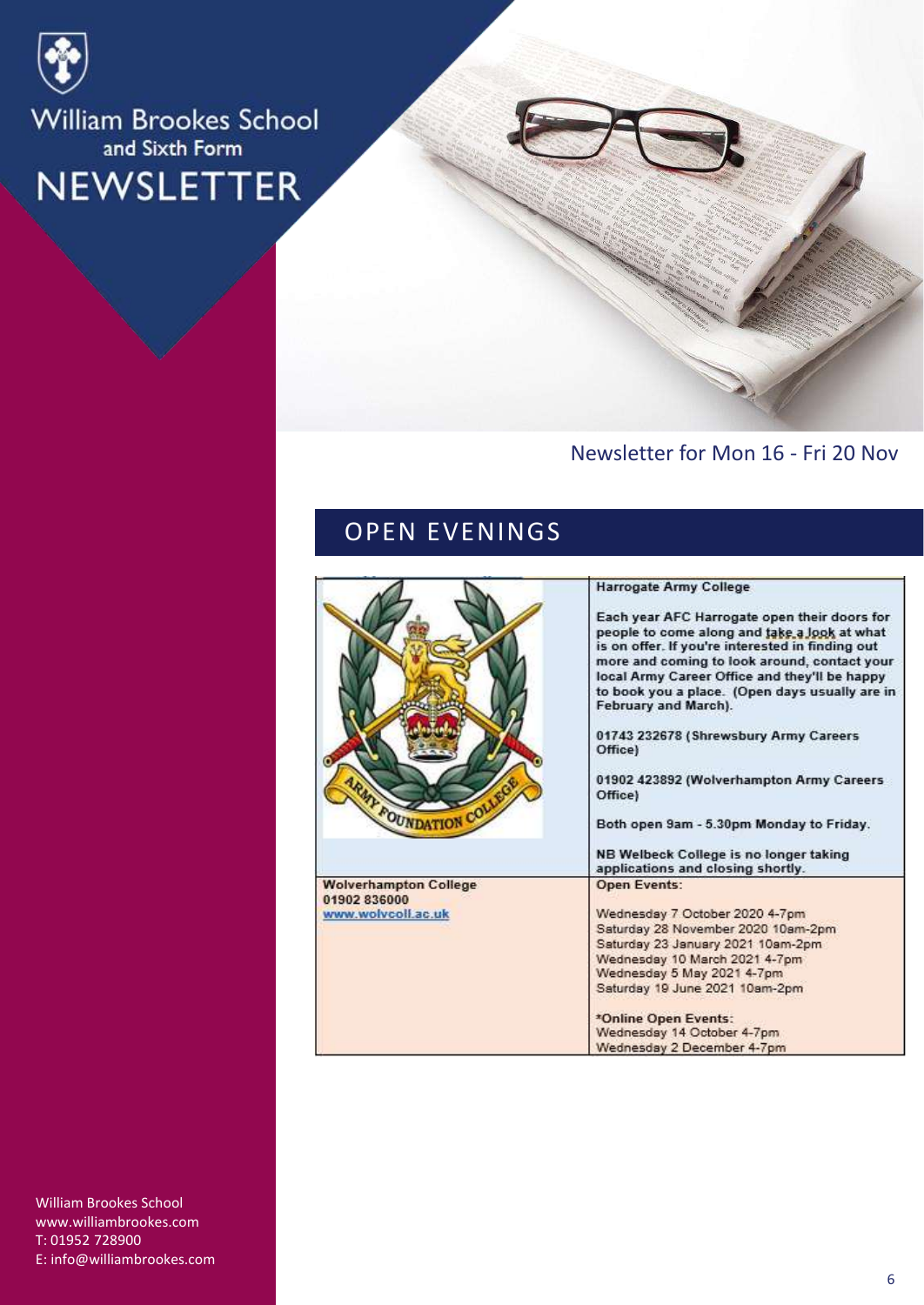to Telford C

# **TELFORD COLLEGE**

# **OPEN EVENTS**

Explore our vibrant university-style campus, learn about your course and future options and meet your new classmates and tutors at our next open event.

- Discover our industry-standard facilities
- Get your first taste of college life
- Explore your career pathway and future options

# **DISCOVER OUR VIRTUAL OPEN EVENT**

telfordcollege.ac.uk/open-events

DEFINE YOUR "

# **PROVISIONAL** DATES

Wednesday 14th October 2020\*

Wednesday 18th November 2020\*

Wednesday 20th January 2021\*

Wednesday 23rd June 2021\*

aug nate that these dates may be ubject to change

O V El @TelfordCollege telfordcollege.ac.uk | 01952 642200

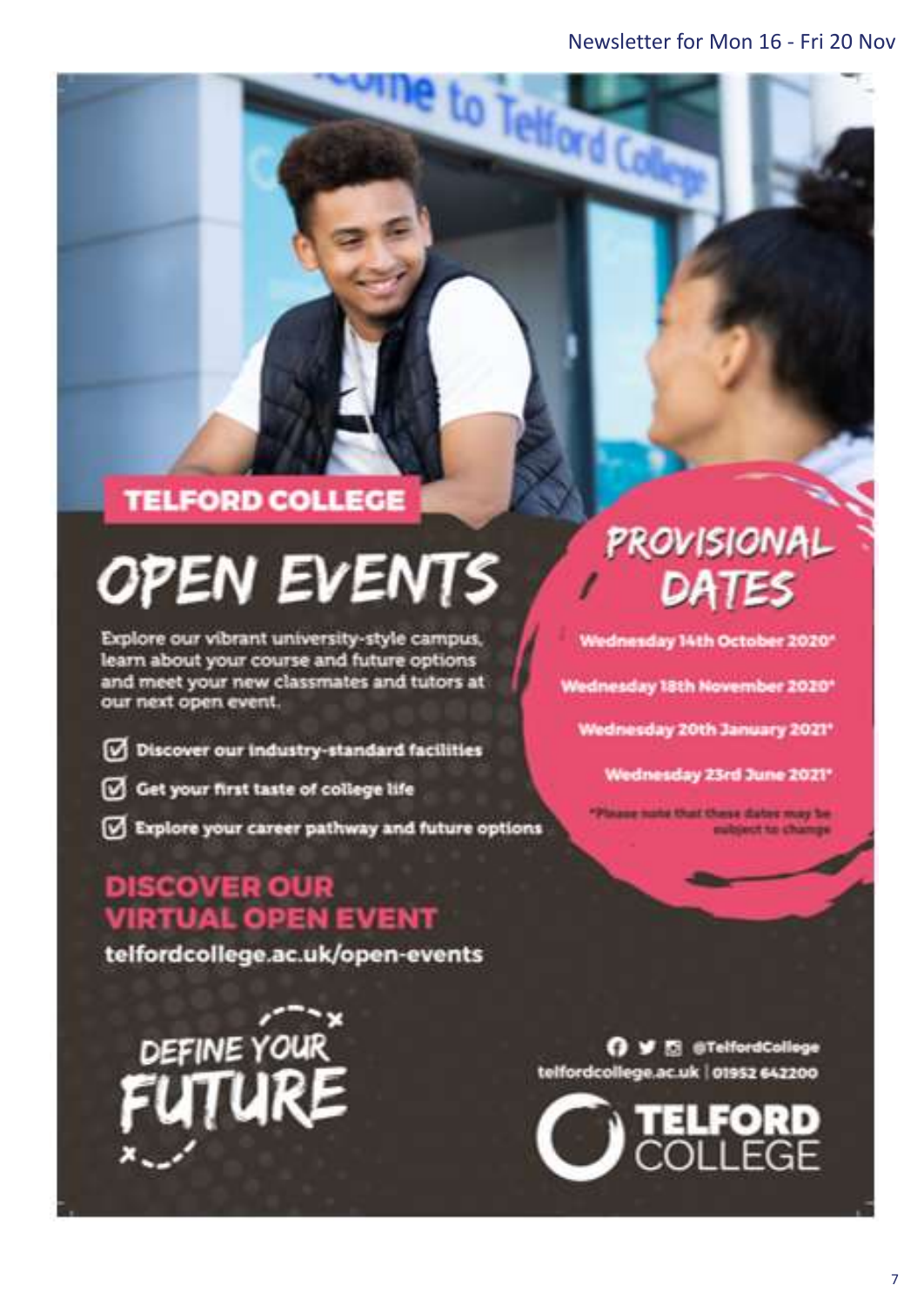



# **INSTRUMENT LESSONS**

The Music Heroes tutors are ready to deliver lessons face to face in your school! Our team of professional musicians are experienced tutors in all styles of music from Rock/Pop to classical and bluegrass.

All lessons are one to one and cost 610 for 20 minutes. Invoices are raised each HALF term and are sent directly to parents/carers by email. Feedback/practise notes are prepared by tutors and sent by email after each lesson. Guitars and ukuleles are available for hire. If you have any questions about how we operate, please email gayle@musicheroes.co.uk.

#### Piano / Keyboard Lessons Guitar (Acoustic and & Vocals Electric Tutors: Gayle Hitman Tutors: James Hickman, Caley Groves & Filip Williams Woodwind Drums Tutor: Jenny Burgess Tutor: Jon Harvey

#### Learn more about the Music

**Exam entry with ABRSM** and Rock School

Heroes team at

www.musicheroes.co.uk

We are happy to offer all students who are interested in learning one of the above instruments, a free taster lesson. If you would like to arrange this, please complete the taster request form and return this to the school office. We will then let you know when the taster lessons are taking place.